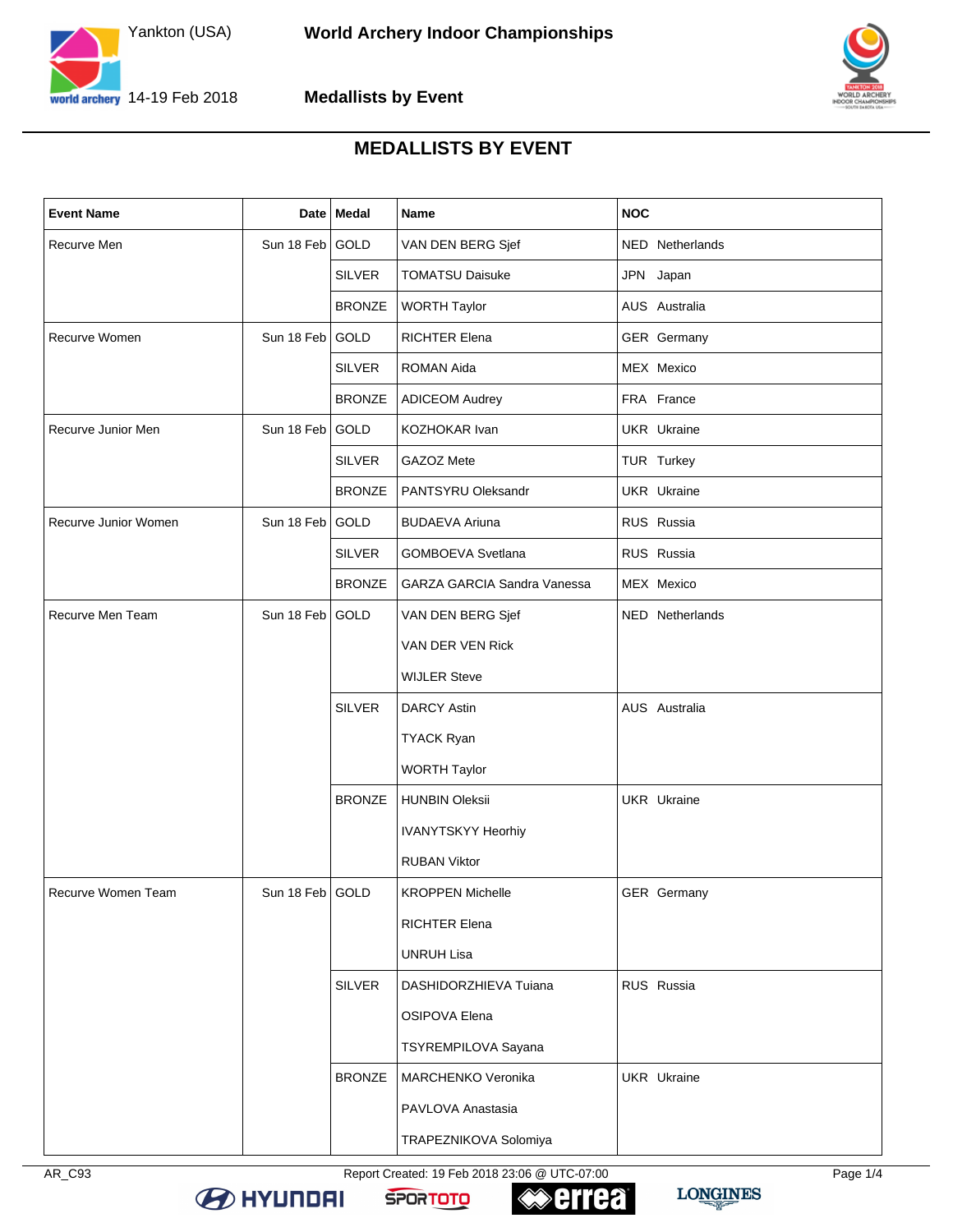



## **MEDALLISTS BY EVENT**

| <b>Event Name</b>         |                 | Date   Medal  | Name                     | <b>NOC</b>          |
|---------------------------|-----------------|---------------|--------------------------|---------------------|
| Recurve Junior Men Team   | Sun 18 Feb GOLD |               | HOSSEINI Seyedabolfazl   | IR Iran<br>IRI      |
|                           |                 |               | <b>MORADI Kiyan</b>      |                     |
|                           |                 |               | SHABANI Reza             |                     |
|                           |                 | <b>SILVER</b> | KOZHOKAR Ivan            | <b>UKR</b> Ukraine  |
|                           |                 |               | PANTSYRU Oleksandr       |                     |
|                           |                 |               | <b>SHEREMET Roman</b>    |                     |
|                           |                 | <b>BRONZE</b> | <b>COWLES Trenton</b>    | USA USA             |
|                           |                 |               | <b>HEIDT Adam</b>        |                     |
|                           |                 |               | <b>MCWHERTER Seth</b>    |                     |
| Recurve Junior Women Team | Sun 18 Feb GOLD |               | ANDREOLI Tatiana         | Italy<br><b>ITA</b> |
|                           |                 |               | GIACCHERI Tanya          |                     |
|                           |                 |               | ROLANDO Aiko             |                     |
|                           |                 | <b>SILVER</b> | <b>BUDAEVA Ariuna</b>    | RUS Russia          |
|                           |                 |               | <b>GOMBOEVA Svetlana</b> |                     |
|                           |                 |               | PLOTNIKOVA Tatiana       |                     |
|                           |                 | <b>BRONZE</b> | DIDYCH Orysia            | <b>UKR</b> Ukraine  |
|                           |                 |               | MAZORCHUK Kateryna       |                     |
|                           |                 |               | NAUMOVA Zhanna           |                     |
| Compound Men              | Mon 19 Feb      | <b>GOLD</b>   | <b>SCHLOESSER Mike</b>   | NED Netherlands     |
|                           |                 | <b>SILVER</b> | PAGNI Sergio             | ITA Italy           |
|                           |                 | <b>BRONZE</b> | <b>BROADWATER Jesse</b>  | USA USA             |
| Compound Women            | Mon 19 Feb GOLD |               | AVDEEVA Natalia          | RUS Russia          |
|                           |                 | <b>SILVER</b> | <b>BOSTAN Yesim</b>      | TUR Turkey          |
|                           |                 | <b>BRONZE</b> | GROSZKO Dawn             | CAN Canada          |
| Compound Junior Men       | Mon 19 Feb      | GOLD          | OLSEN Simon              | DEN Denmark         |
|                           |                 | <b>SILVER</b> | <b>BROADNAX Curtis</b>   | USA USA             |
|                           |                 | <b>BRONZE</b> | <b>LEONARD Remy</b>      | AUS Australia       |
| Compound Junior Women     | Mon 19 Feb      | GOLD          | COX Cassidy              | USA USA             |
|                           |                 | <b>SILVER</b> | RONER Elisa              | ITA Italy           |
|                           |                 | <b>BRONZE</b> | <b>ALANIS Asstrid</b>    | MEX Mexico          |

AR\_C93 Report Created: 19 Feb 2018 23:06 @ UTC-07:00 Page 2/4



**B** HYUNDAI





**LONGINES**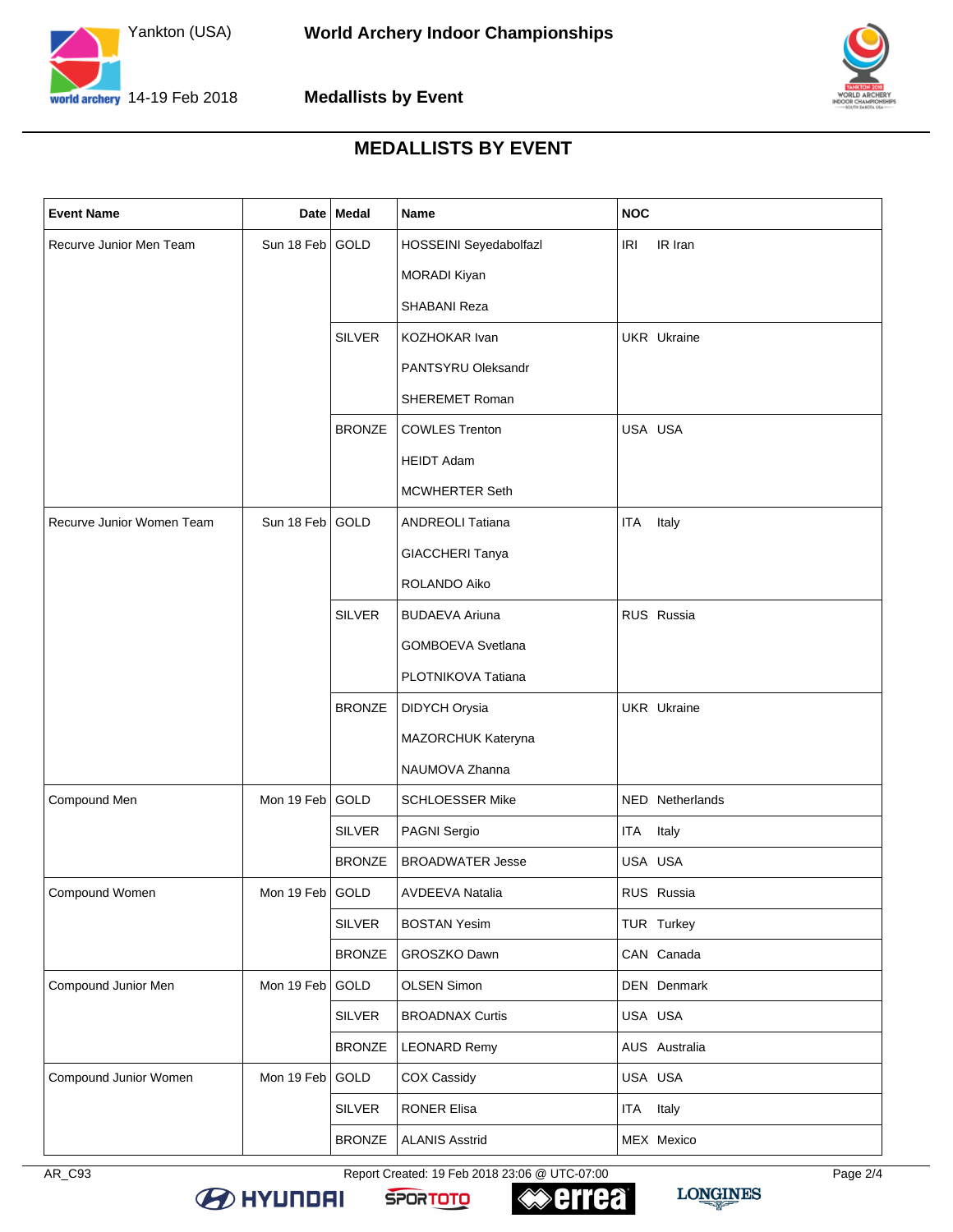



## **MEDALLISTS BY EVENT**

| <b>Event Name</b>        |                 | Date Medal    | Name                    | <b>NOC</b>          |
|--------------------------|-----------------|---------------|-------------------------|---------------------|
| Compound Men Team        | Mon 19 Feb GOLD |               | <b>BROADWATER Jesse</b> | USA USA             |
|                          |                 |               | <b>MORGAN Tate</b>      |                     |
|                          |                 |               | <b>SCHAFF Kristofer</b> |                     |
|                          |                 | <b>SILVER</b> | <b>MIOR Viviano</b>     | Italy<br><b>ITA</b> |
|                          |                 |               | PAGNI Sergio            |                     |
|                          |                 |               | SIMONELLI Alberto       |                     |
|                          |                 | <b>BRONZE</b> | <b>ELZINGA Peter</b>    | NED Netherlands     |
|                          |                 |               | <b>PATER Sil</b>        |                     |
|                          |                 |               | <b>SCHLOESSER Mike</b>  |                     |
| Compound Women Team      | Mon 19 Feb GOLD |               | <b>HAMM Mary</b>        | USA USA             |
|                          |                 |               | PEARCE-GORE Paige       |                     |
|                          |                 |               | THEODORE Breanna        |                     |
|                          |                 | <b>SILVER</b> | <b>AVDEEVA Natalia</b>  | RUS Russia          |
|                          |                 |               | BALZHANOVA Viktoria     |                     |
|                          |                 |               | SAVENKOVA Alexandra     |                     |
|                          |                 | <b>BRONZE</b> | GROSZKO Dawn            | CAN Canada          |
|                          |                 |               | <b>HART Madison</b>     |                     |
|                          |                 |               | <b>MCCLEAN Fiona</b>    |                     |
| Compound Junior Men Team | Mon 19 Feb GOLD |               | <b>BROADNAX Curtis</b>  | USA USA             |
|                          |                 |               | <b>HARRIS Zachary</b>   |                     |
|                          |                 |               | <b>KING Ethan</b>       |                     |
|                          |                 | <b>SILVER</b> | <b>HOWDEN Harri</b>     | AUS Australia       |
|                          |                 |               | <b>LEONARD Remy</b>     |                     |
|                          |                 |               | <b>THOMPSON Hamish</b>  |                     |
|                          |                 | <b>BRONZE</b> | <b>BERES Cole</b>       | CAN Canada          |
|                          |                 |               | SPICER-MORAN Tristan    |                     |
|                          |                 |               | <b>TAYLOR Austin</b>    |                     |

**errea** 

**SPORTOTO** 

**B** HYUNDAI